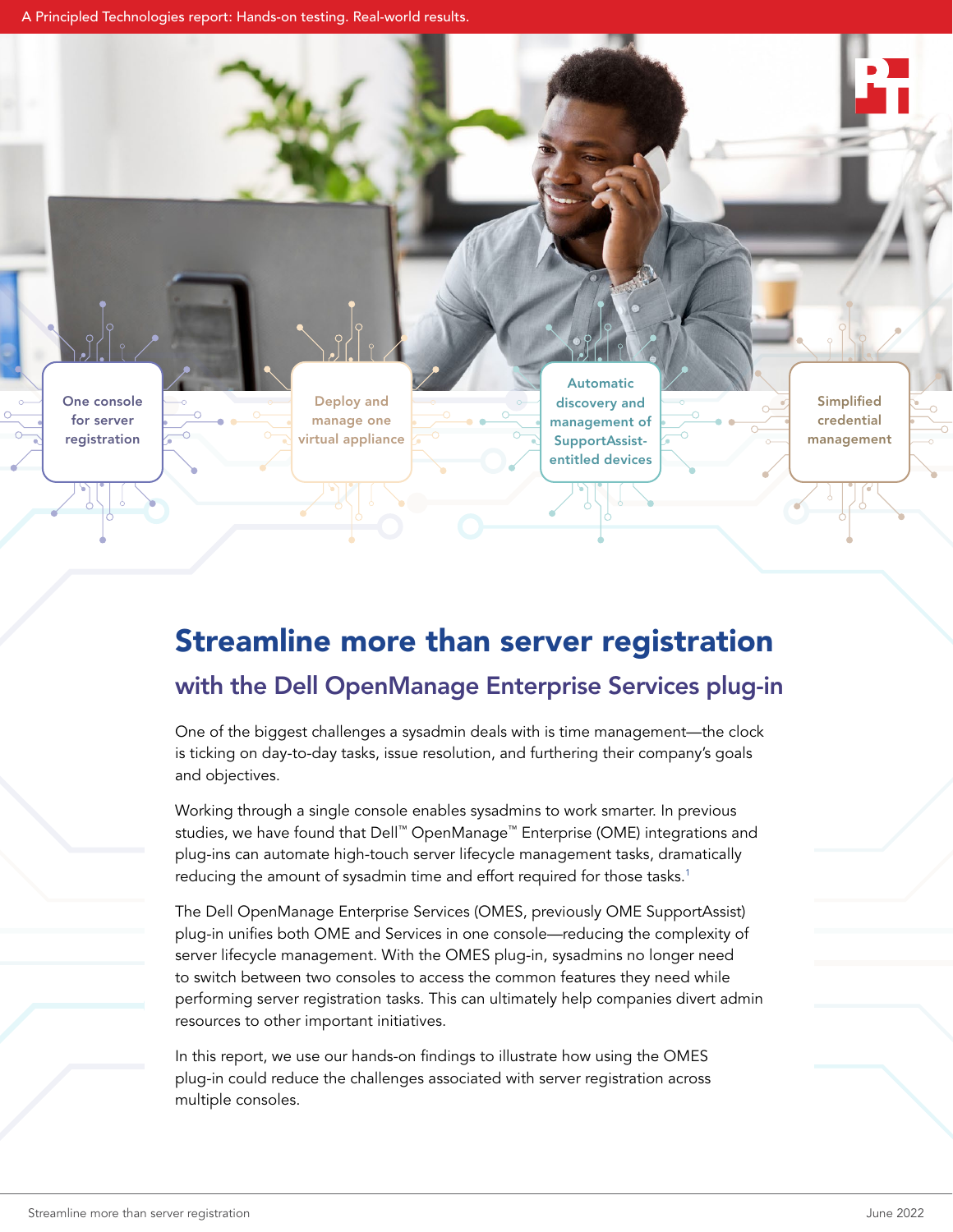# Automated server registration that scales

We onboarded three ProSupport-entitled Dell PowerEdge<sup>™</sup> R740 servers twice: once through the OMES plugin and a second time through SupportAssist Enterprise, which is now part of Dell Technologies Services secure connect gateway (SCG) technology. Our results:

- OMES plug-in process: Single or multiple server discovery required 6 steps that took 1 minute and 22 seconds.
- SCG + OME process: Single or multiple server discovery required 6 steps that took 1 minute and 24 seconds.

While both processes required similar time and effort, the process with OMES was more streamlined: It allowed us to do everything through the OME console with the OMES plug-in instead of toggling between the OME and Services consoles through an adapter (the SCG + OME process). Where the OMES plug-in shines is in large deployments. Plus, by having everything on the OpenManage Enterprise console, you have the added benefit of centralized lifecycle management with end-to-end integrated security.<sup>[2](#page-3-1)</sup> On the next page, we explore some of the core sysadmin- and resource-specific differences between the two processes.



#### About Dell OpenManage Enterprise Services

According to Dell, OMES (previously OME SupportAssist), in addition to replacing manual routine operations with automated support, enables IT admins to monitor devices with ProSupport and ProSupport Plus entitlements, detect hardware problems before they happen, and expedite the dispatch process.<sup>[3](#page-3-2)</sup>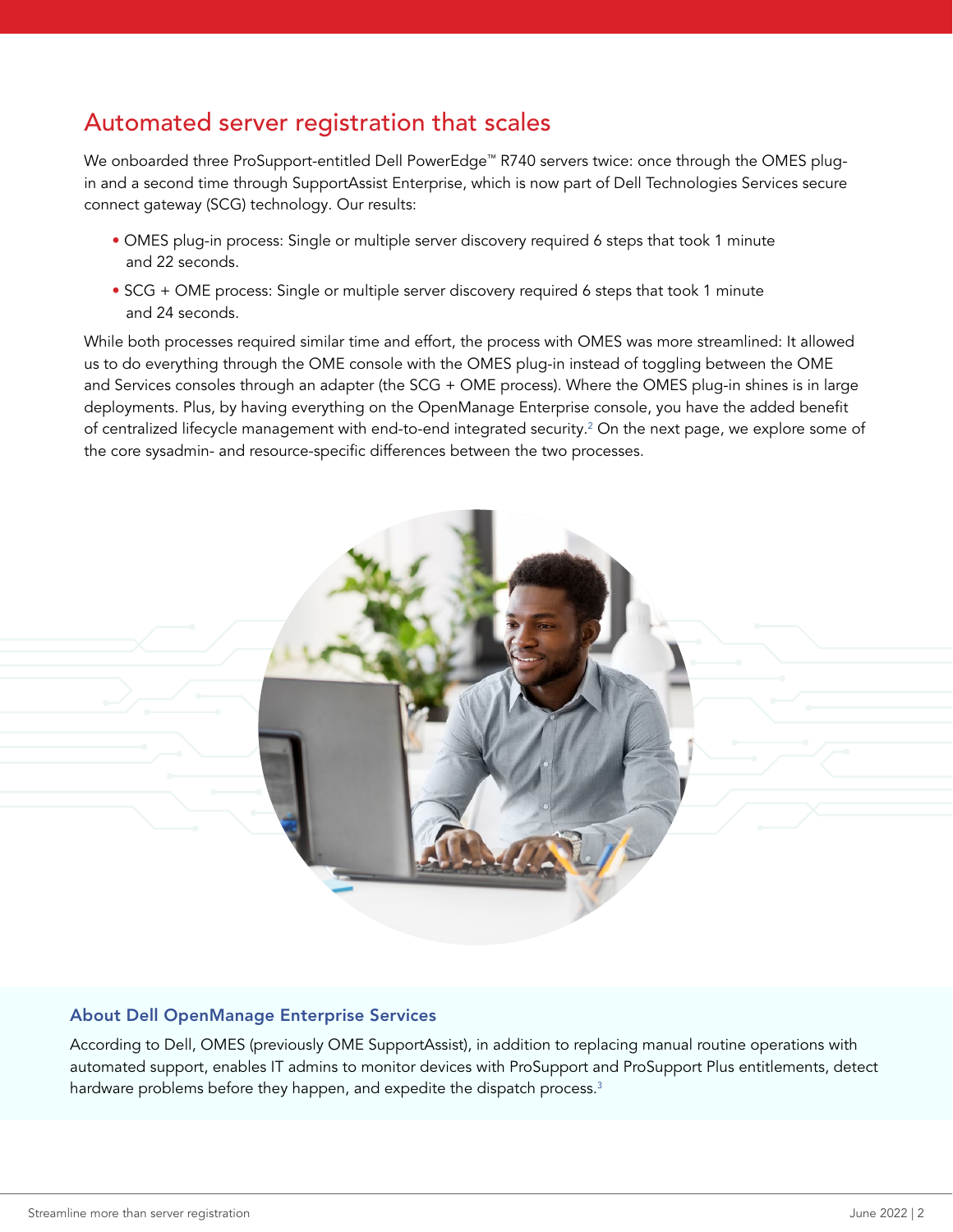## Overarching advantages of the OMES plug-in

In the table below, we explore a few of the bigger differences in the day-today management of dozens, hundreds, and thousands of servers. In larger deployments, the time and steps required with the SCG + OME process add an extra dimension of complexity. By contrast, the OMES plug-in is an automation that Dell says scales to 8,000 devices.<sup>4</sup>

| Dimensions of complexity                                                                    | <b>OMES</b> plug-in process                                                                                                                                                                      | SCG + OME process                                                                                                                                                                                                                                                               |
|---------------------------------------------------------------------------------------------|--------------------------------------------------------------------------------------------------------------------------------------------------------------------------------------------------|---------------------------------------------------------------------------------------------------------------------------------------------------------------------------------------------------------------------------------------------------------------------------------|
| How many virtual appliances do<br>you need to deploy and manage<br>your server environment? | This process required one virtual<br>appliance deployment with a single<br>user interface for managing servers.<br>The OMES plug-in fits within the OME<br>console and looks and feels the same. | This process required deployment of two virtual<br>appliances—with two user interfaces for managing servers.<br>This process required that we pivot between these different<br>user interfaces to perform common tasks.                                                         |
| How complicated is it to discover<br>and manage SupportAssist-<br>entitled servers?         | This process was automatic and<br>happened during OME discovery.                                                                                                                                 | We needed to set up an OME-to-SCG adapter before we<br>could start the discovery process. Adapter syncs occur<br>once a day or at custom intervals-so, without human<br>intervention, there could be a gap of 12 to 24 hours<br>between server onboarding and device discovery. |
| How complicated is<br>credential management?                                                | We only entered credentials once.<br>The OMES plug-in automatically<br>re-used our OME credentials during<br>server registration.                                                                | We had to enter credentials into both consoles-we<br>weren't able to reuse OME credentials in this process. This<br>means that every time there's a password change, you have<br>to change it in two places.                                                                    |

Overall, the OMES plug-in process streamlined our common server registration administrative tasks, enabled us to do everything from one console, and made duplicative work unnecessary when compared to the SCG + OME adapter-enabled process.

In addition to the SupportAssist-entitled server registration benefits we mention above, using the OME console has the potential to simplify out-of-band networking and server lifecycle management. For example, in cases where your environment requires using a routable out-of-band network with firewalls, any network changes that you have to make for OME you will also need to make for SCG, with additional firewall rules to allow for communication between the two services. If you have to use firewall rules, you could need fewer because OME and OMES are running on the same virtual appliance.

The OpenManage systems-management portfolio further facilitates end-to-end server lifecycle management from a single pane of glass with a wide variety of built-in tools and plug-ins.<sup>5</sup> One such tool is a telemetry plug-in that Dell claims is able to automate data collection and upload to CloudIQ[.6](#page-3-5) Other plug-ins include the Dell Update Manager for updating server firmware and the Dell Power Manager to help reduce inefficiencies and enable sustainability in power utilization across the data center.<sup>7[,8](#page-3-7)</sup> Conversely, the SCG + OME process necessitates a familiarity with both server management functions on one console and Services functions on a second console.

### About Dell OpenManage Enterprise 3.9

According to Dell, with this Dell systems management and monitoring console, sysadmins can manage activities on up to 8,000 devices from a unified console; navigate to critical information quickly and easily; and create one-tomany intelligent automations with user-defined policies, templates, and baselines.<sup>9</sup>